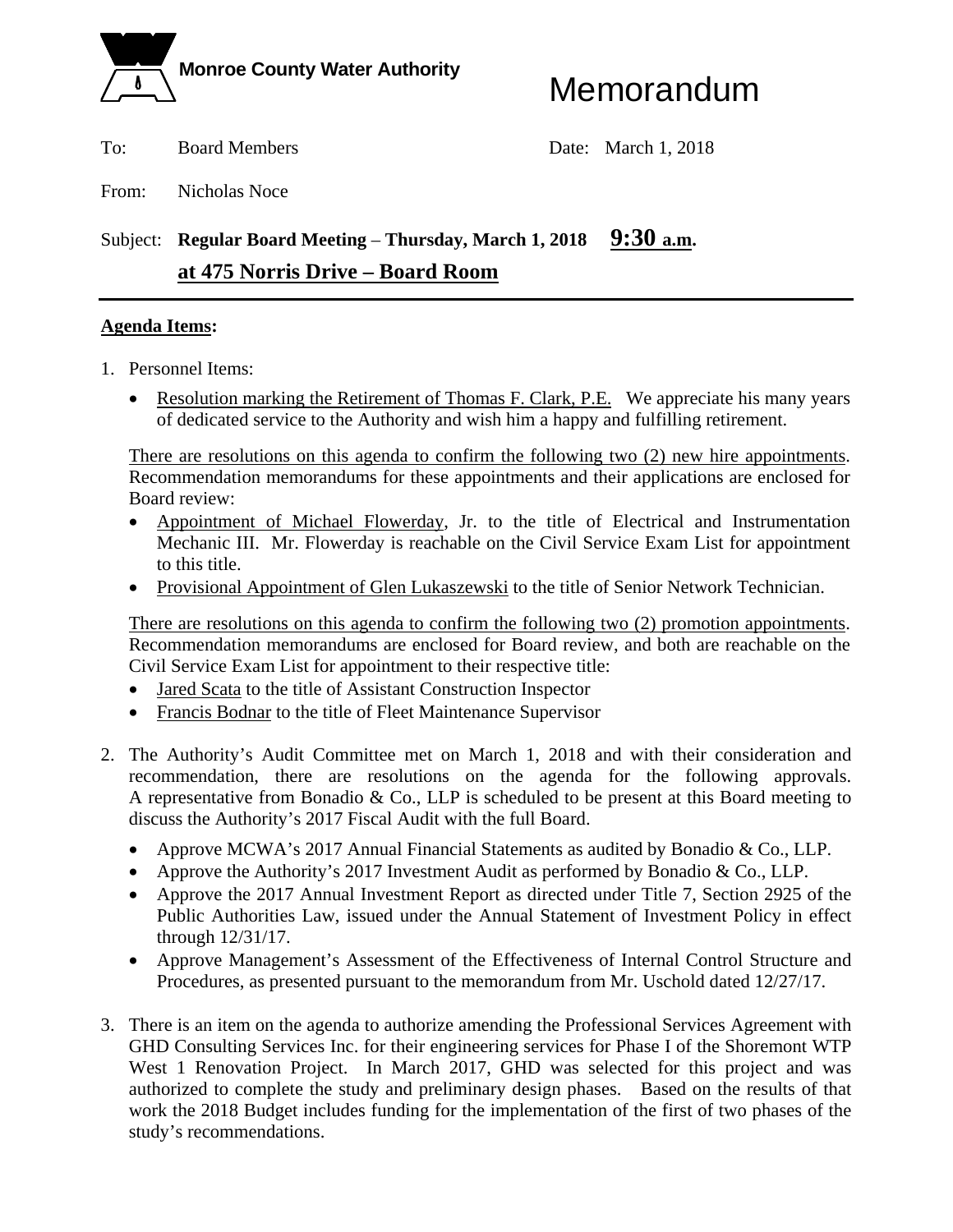The budget for the design and bidding phases is \$225,000. The proposed amendment will incorporate the hourly billing rate schedule for GHD construction phase engineering, inspection and commissioning staff for the project's implementation.

4. There is an item on the agenda to award a contract for the 2018 Lining Program project in the towns of Henrietta, Pittsford and Webster. The project involves the cleaning and cement lining or structural lining of approximately 19,235 lineal feet of 6", 8", 10" and 12" cast iron water mains. There were two bids submitted. Our recommendation is to award this work to Mainlining America, LLC in the bid amount of \$2,664,334.



- 5. There is an item on the agenda to award the 2018 Lawn Mowing Contract (for various MCWA sites) to the low responsive, responsible bidder, Curb Solutions, Inc. This is a one-year unit price contract with the option to renew for up to four (4) additional one-year periods upon mutual consent. Recommendation memo and bid tabulation sheet are enclosed for Board review.
- 6. There is an item on the agenda to authorize the use of the County Contract for Square D Products to purchase a 300 HP variable speed drive for Pump No. 2 at the Kreag Road Pumping Station. The pump currently is only single speed and the motor starter has passed its useful life. A variable speed drive at this location will enable us to optimize both flow and pressure control and save energy expense. Zeller Corporation holds the current contract.
- 7. There is an item on the agenda to authorize the use of the County Contract for Variable Frequency Drive (VFD) Preventive Maintenance. This contract, held by EMA of New York Inc., will enable us to leverage their outside technical assistance and obtain materials and replacement parts for our VFDs. The authorization is for an estimated amount of \$20,000.
- 8. There is an item on the agenda to authorize the use of the County Contract for asbestos remediation and removal. Environmental Construction Group, Inc. holds the current contract.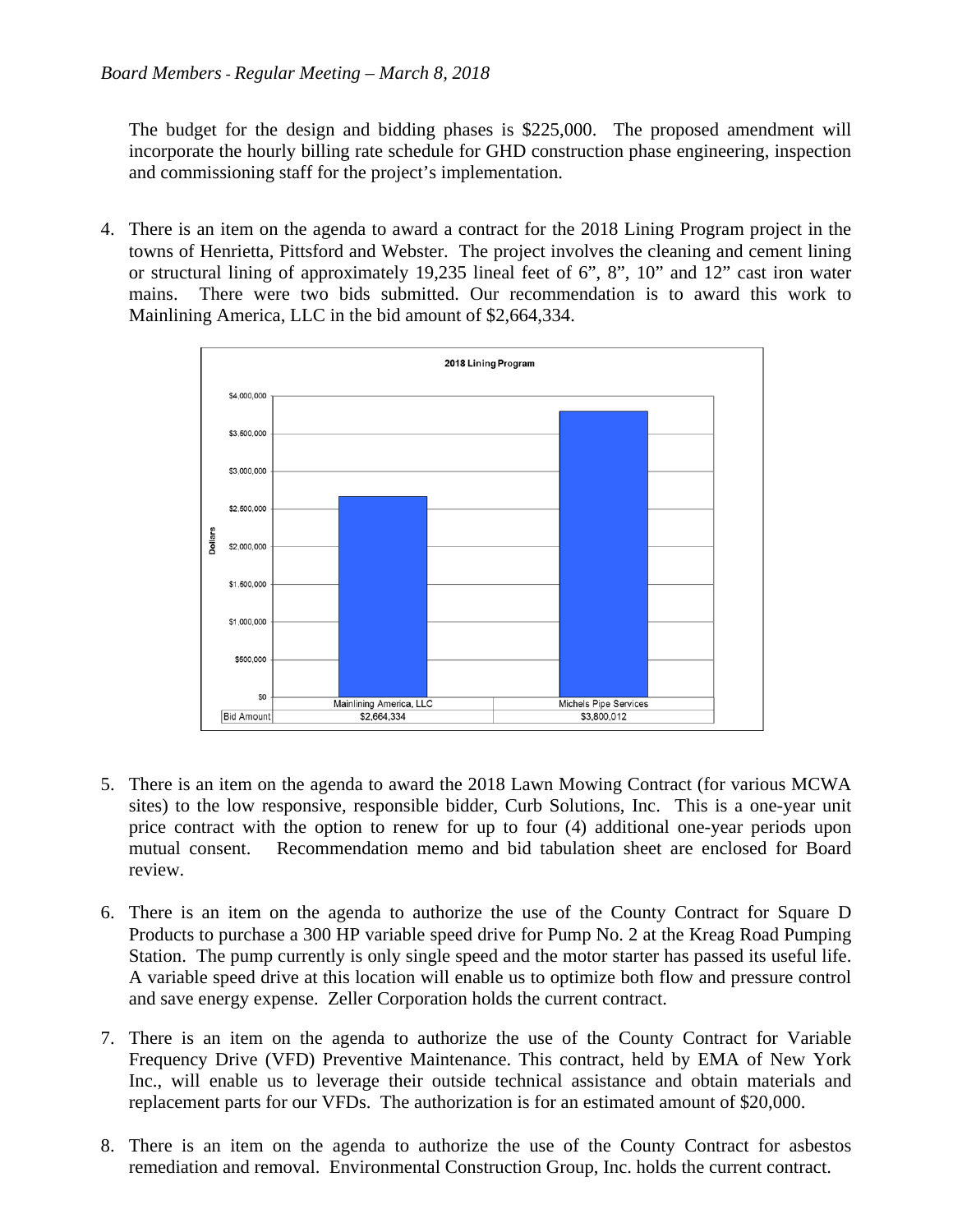### *Board Members - Regular Meeting – March 8, 2018*

- 9. There is an item on the agenda to authorize the purchase of the *TechConnect Product Support* and *Legacy Hardware Product Support* services from Horizon Solutions for our Programmable Logic Controllers (PLCs) and ancillary equipment. Allen Bradley controllers and ancillary equipment are an integral part of our SCADA control system. MCWA has standardized on Allen-Bradley programmable controllers (standardization was approved by the Board in October 2014 and has been reconfirmed in accordance with the MCWA Purchasing Guidelines, most recently in February 2017). Horizon Solutions is the sole authorized dealer in this region of New York State.
- 10. There is an item on the agenda to authorize the purchase of Three (3) New 2018 Ford F450 4x4 Regular Cab Trucks with Knapheide Body through the New York State Office of General Services (OGS) Vehicle Marketplace (Mini-bid), Group No. 40500, Award No. 22904, Mini-Bid No. T18010011 from the low responsive, responsible bidder, Webster Ford Inc. d/b/a Henderson Ford, in the amount of \$185,391.87. Recommendation memo and bid tabulation sheet are enclosed for Board review.
- 11. There is an item on the agenda to authorize the leasing of Fourteen (14) Xerox Printers/Large Copiers from Xerox Corporation for a three-year term utilizing cooperative contract PEPPM MPS Lease #072729300, for an estimated total cost of \$97,000. Please refer to the enclosed detailed recommendation memo for this item from Gregory Jablonsky, Manager of Information Technology.
- 12. The Authority's standard procurement compliance resolution.
- 13. The Authority's Governance Committee met on March 1, 2018, and upon their consideration and recommendation there are resolutions for the following on this agenda; supporting documentation enclosed for full Board review:
	- Readopting the Authority's Mission Statement.
	- Accepting report on 2017 Performance Measurements.
	- Adopting 2018 ABO Performance Measurements.
	- Amending MCWA By-Laws It is a 2-Meeting process to amend the By-Laws; item would be Tabled in March and Taken from Table for approval the following regular meeting (April).

### *There may be additional items placed on the agenda not finalized for this mailing.*

### **Board Discussion / Notification Items:**

- $\triangleright$  Notification of proposed recipients of Request for Qualifications and Proposals (RFQ/Ps) to provide Anti-Harassment & Workplace Violence Prevention training on these topics for all MCWA employees.
- Notification of proposed recipients of RFQs for Telephone Bill Audit services.
- Notification of proposed recipients of RFQs for Compensation Consultant services.
- Notification of proposed recipients of RFQs for Drug and Alcohol Testing services.
- $\triangleright$  In Board folders for review: Any routine monthly informational updates.

### *There may be additional items presented for discussion and/or notification.*

Enclosures

cc: Department Heads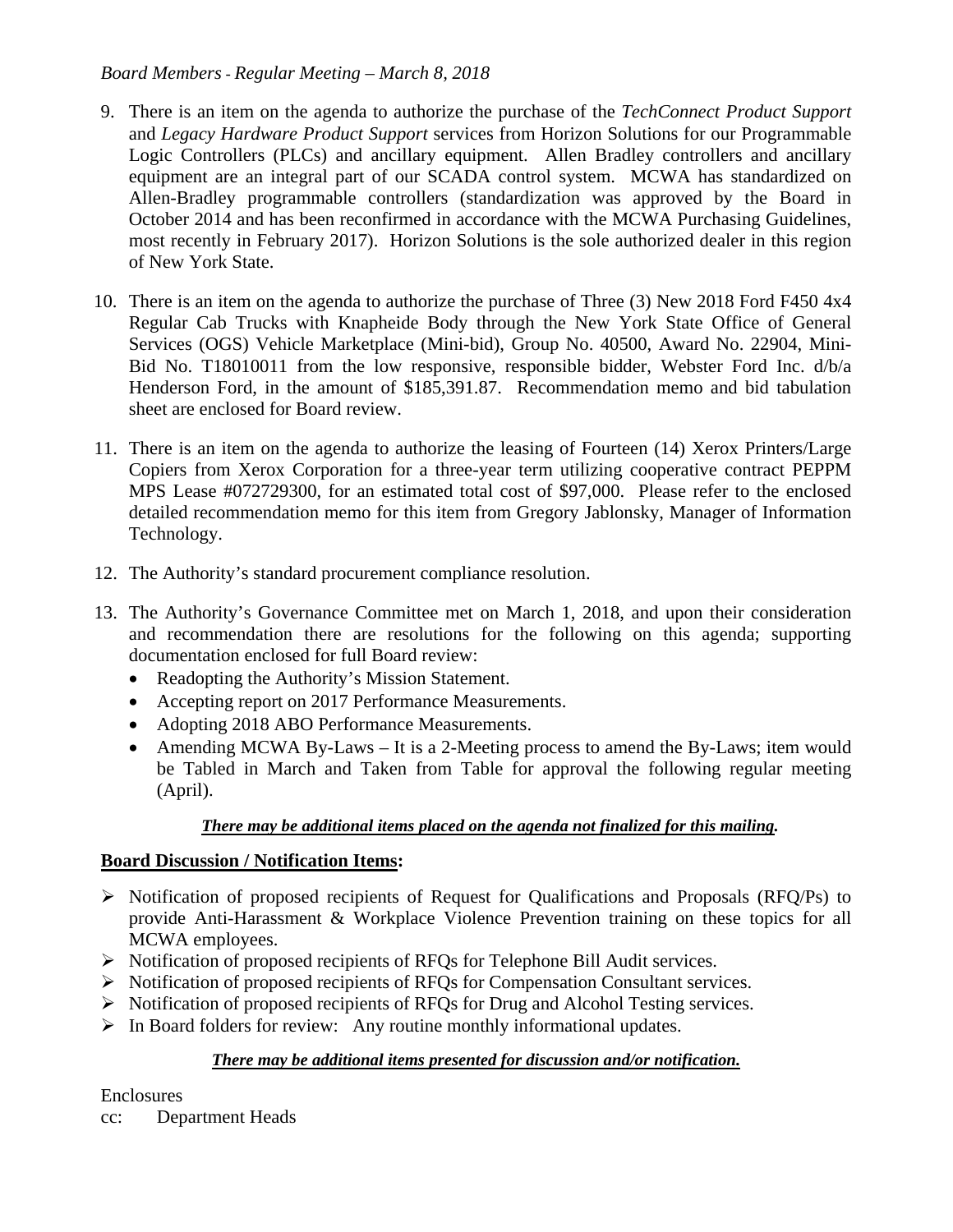**Monroe County Water Authority** 



Memorandum

| To:      | <b>Raymond Benshoff</b>                                            | Date:   | 03/01/18   |
|----------|--------------------------------------------------------------------|---------|------------|
| From:    | Karin Anderson                                                     | File:   | WA021808   |
| Subject: | <b>Recommendation for Bid Award</b><br>March 8, 2018 Board Meeting | Copies: | J. Hillman |

Bids were received on February 28, 2018, for the 2018 Lawn Mowing contract. This is a one year, unit price contract with the option to renew for up to four additional one-year periods upon mutual consent. The apparent low responsive, responsible bidder is Curb Solutions, Inc. in the amount of \$66,985.

We also received bids from:

- Al's Maintenance \$68,865.58 (Includes a 2% discount if payment within 15 days)  $\bullet$
- Cardinal Lawn & Landscape \$76,900.00  $\bullet$
- Boon & Sons, Inc. \$80,421.74 (Includes a 2% discount if payment within 10 days)

I recommend that the bid be awarded to the low responsive, responsible bidder.

/ka Attachment: Bid tabulation

(Dis)Approved by

**Department Head** 

(Dis)Approved by

hasing Manager

Approved by

**Executive Director** 

(Dis)Approved by

**Executive Assistant/Board** 

**Date** 

Date

Date  $\mathcal{L}_{\mathcal{C}}$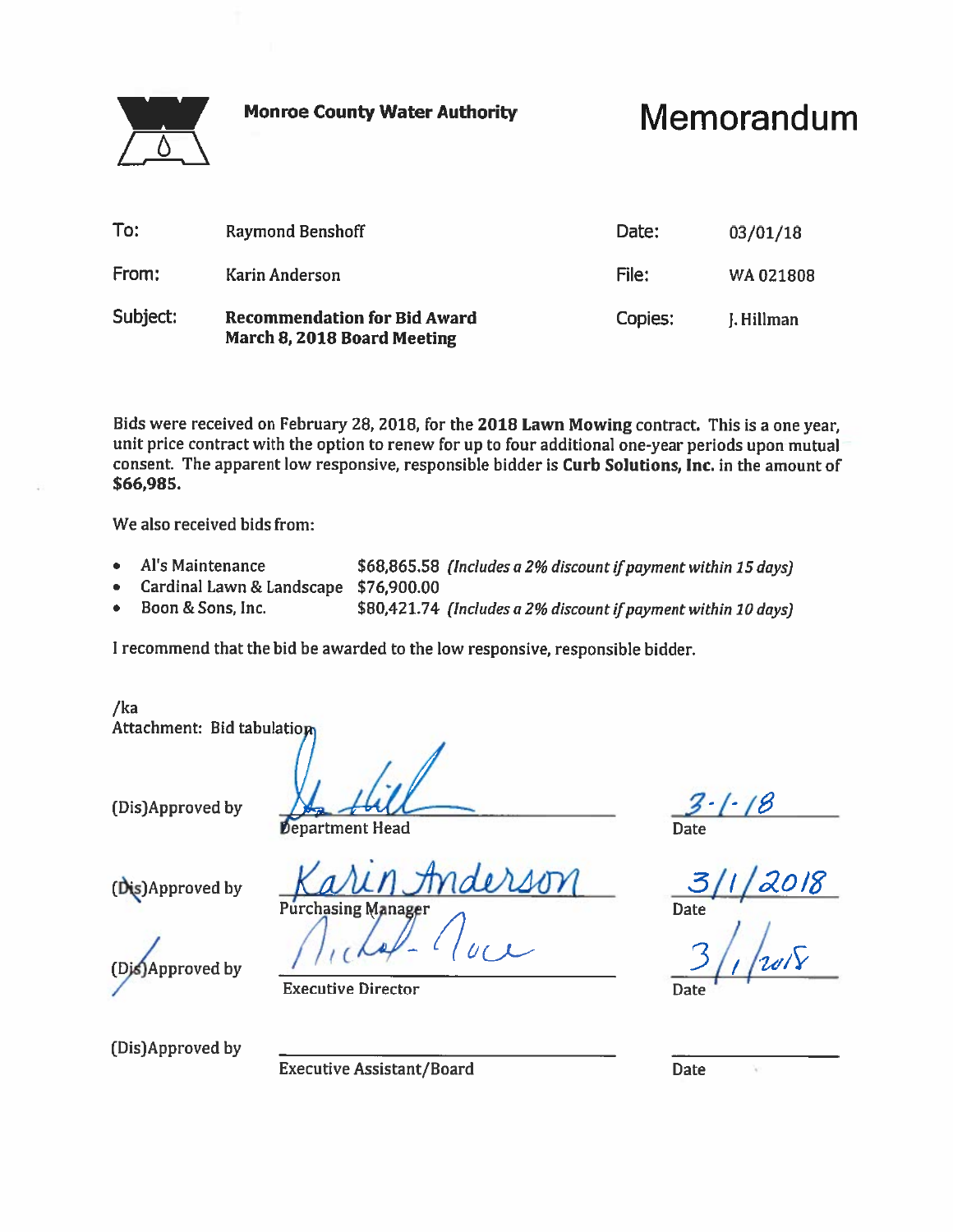# Monroe County Water Authority<br>MCWA 021808 - 2018 Lawn Mowing

| (1)<br>(2)<br>(3)<br>(4)<br>(5)<br>(6)<br>Al's<br><b>Boon &amp;</b><br><b>Item</b><br><b>Cardinal Lawn</b><br><b>Cascade</b><br><b>Town &amp;</b><br><b>Curb</b><br>Qty<br><b>Description</b><br>No.<br><b>Maintenance</b><br>Sons, Inc.<br>& Landscape<br><b>Lawn Care</b><br><b>Country</b><br><b>Solutions</b><br>15 <sub>ea</sub><br>1<br>\$450.00<br>\$1,245.00<br>\$1,050.00<br>\$0<br>\$0<br>$\overline{2}$<br>15 ea<br>\$750.00<br>\$1,470.00<br>\$1,275.00<br>\$0<br>\$0<br>3<br>15 <sub>ea</sub><br>\$450.00<br>\$645.00<br>\$585.00<br>\$0<br>\$0<br>15 <sub>ea</sub><br>4<br>\$525.00<br>\$795.00<br>\$0<br>\$435.00<br>\$0<br>5<br>15 <sub>ea</sub><br>\$525.00<br>\$795.00<br>\$435.00<br>\$0<br>\$0<br>15ea<br>6<br><b>Monroe County Water</b><br>\$675.00<br>\$540.00<br>\$585.00<br>\$0<br>\$0<br>15ea<br>$\overline{7}$<br><b>Authority Site Locations</b><br>\$1,140.00<br>\$2,370.00<br>\$2,625.00<br>$\overline{50}$<br>\$0<br>15 <sub>ea</sub><br>8<br>are Homeland Security<br>\$705.00<br>\$1,095.00<br>\$1,170.00<br>$\overline{40}$<br>\$0<br>\$1,275.00<br>9<br>15ea<br><b>Protected</b><br>\$330.00<br>\$495.00<br>\$585.00<br>\$0<br>\$0<br>15ea<br>10<br>\$525.00<br>\$795.00<br>\$630.00<br>\$0<br>\$0<br>15ea<br>11<br>\$375.00<br>\$495.00<br>\$435.00<br>\$0<br>\$0<br>15 <sub>ea</sub><br>12<br>\$450.00<br>\$645.00<br>\$495.00<br>\$0<br>$\overline{50}$<br>15 <sub>ea</sub><br>13<br>\$450.00<br>\$570.00<br>\$630.00<br>\$0<br>\$0<br>14<br>15 <sub>ea</sub><br>\$450.00<br>\$795.00<br>\$540.00<br>\$0<br>$\overline{\ast}$<br>15 <sub>ea</sub><br>15<br>\$750.00<br>\$1,320.00<br>\$1,095.00<br>\$0<br>\$0<br>\$1,275.00<br>16<br>15 <sub>ea</sub><br>\$450.00<br>\$795.00<br>\$585.00<br>\$0<br>$\overline{\boldsymbol{50}}$<br>17<br>15 <sub>ea</sub><br>\$525.00<br>\$1,320.00<br>\$495.00<br>\$0<br>\$0<br>18<br>15ea<br>\$600.00<br>\$645.00<br>\$435.00<br>\$0<br>\$0<br>15 <sub>ea</sub><br>19<br>\$330.00<br>\$570.00<br>\$0<br>\$495.00<br>\$0<br>20<br>15ea<br>\$315.00<br>\$345.00<br>\$585.00<br>\$0<br>\$0<br>21<br>15 <sub>ea</sub><br>\$330.00<br>\$495.00<br>\$495.00<br>\$0<br>$\overline{50}$<br>22<br>15 <sub>ea</sub><br>\$420.00<br>\$495.00<br>\$465.00<br>\$0<br>\$0<br>$\overline{23}$<br>15 <sub>ea</sub><br>\$4,920.00<br>\$5,925.00<br>\$3,705.00<br>\$0<br>$\overline{\boldsymbol{50}}$<br>\$3,000.00<br>15 <sub>ea</sub><br>24<br>\$450.00<br>\$420.00<br>\$495.00<br>\$0<br>$\overline{$}0$ |          |
|--------------------------------------------------------------------------------------------------------------------------------------------------------------------------------------------------------------------------------------------------------------------------------------------------------------------------------------------------------------------------------------------------------------------------------------------------------------------------------------------------------------------------------------------------------------------------------------------------------------------------------------------------------------------------------------------------------------------------------------------------------------------------------------------------------------------------------------------------------------------------------------------------------------------------------------------------------------------------------------------------------------------------------------------------------------------------------------------------------------------------------------------------------------------------------------------------------------------------------------------------------------------------------------------------------------------------------------------------------------------------------------------------------------------------------------------------------------------------------------------------------------------------------------------------------------------------------------------------------------------------------------------------------------------------------------------------------------------------------------------------------------------------------------------------------------------------------------------------------------------------------------------------------------------------------------------------------------------------------------------------------------------------------------------------------------------------------------------------------------------------------------------------------------------------------------------------------------------------------------------------------------------------------------------------------------------------------------------------------------------------------------------------------------------------------------------------------------------|----------|
|                                                                                                                                                                                                                                                                                                                                                                                                                                                                                                                                                                                                                                                                                                                                                                                                                                                                                                                                                                                                                                                                                                                                                                                                                                                                                                                                                                                                                                                                                                                                                                                                                                                                                                                                                                                                                                                                                                                                                                                                                                                                                                                                                                                                                                                                                                                                                                                                                                                                    |          |
|                                                                                                                                                                                                                                                                                                                                                                                                                                                                                                                                                                                                                                                                                                                                                                                                                                                                                                                                                                                                                                                                                                                                                                                                                                                                                                                                                                                                                                                                                                                                                                                                                                                                                                                                                                                                                                                                                                                                                                                                                                                                                                                                                                                                                                                                                                                                                                                                                                                                    | \$750.00 |
|                                                                                                                                                                                                                                                                                                                                                                                                                                                                                                                                                                                                                                                                                                                                                                                                                                                                                                                                                                                                                                                                                                                                                                                                                                                                                                                                                                                                                                                                                                                                                                                                                                                                                                                                                                                                                                                                                                                                                                                                                                                                                                                                                                                                                                                                                                                                                                                                                                                                    | \$900.00 |
|                                                                                                                                                                                                                                                                                                                                                                                                                                                                                                                                                                                                                                                                                                                                                                                                                                                                                                                                                                                                                                                                                                                                                                                                                                                                                                                                                                                                                                                                                                                                                                                                                                                                                                                                                                                                                                                                                                                                                                                                                                                                                                                                                                                                                                                                                                                                                                                                                                                                    | \$525.00 |
|                                                                                                                                                                                                                                                                                                                                                                                                                                                                                                                                                                                                                                                                                                                                                                                                                                                                                                                                                                                                                                                                                                                                                                                                                                                                                                                                                                                                                                                                                                                                                                                                                                                                                                                                                                                                                                                                                                                                                                                                                                                                                                                                                                                                                                                                                                                                                                                                                                                                    | \$525.00 |
|                                                                                                                                                                                                                                                                                                                                                                                                                                                                                                                                                                                                                                                                                                                                                                                                                                                                                                                                                                                                                                                                                                                                                                                                                                                                                                                                                                                                                                                                                                                                                                                                                                                                                                                                                                                                                                                                                                                                                                                                                                                                                                                                                                                                                                                                                                                                                                                                                                                                    | \$525.00 |
|                                                                                                                                                                                                                                                                                                                                                                                                                                                                                                                                                                                                                                                                                                                                                                                                                                                                                                                                                                                                                                                                                                                                                                                                                                                                                                                                                                                                                                                                                                                                                                                                                                                                                                                                                                                                                                                                                                                                                                                                                                                                                                                                                                                                                                                                                                                                                                                                                                                                    | \$450.00 |
|                                                                                                                                                                                                                                                                                                                                                                                                                                                                                                                                                                                                                                                                                                                                                                                                                                                                                                                                                                                                                                                                                                                                                                                                                                                                                                                                                                                                                                                                                                                                                                                                                                                                                                                                                                                                                                                                                                                                                                                                                                                                                                                                                                                                                                                                                                                                                                                                                                                                    | \$825.00 |
|                                                                                                                                                                                                                                                                                                                                                                                                                                                                                                                                                                                                                                                                                                                                                                                                                                                                                                                                                                                                                                                                                                                                                                                                                                                                                                                                                                                                                                                                                                                                                                                                                                                                                                                                                                                                                                                                                                                                                                                                                                                                                                                                                                                                                                                                                                                                                                                                                                                                    |          |
|                                                                                                                                                                                                                                                                                                                                                                                                                                                                                                                                                                                                                                                                                                                                                                                                                                                                                                                                                                                                                                                                                                                                                                                                                                                                                                                                                                                                                                                                                                                                                                                                                                                                                                                                                                                                                                                                                                                                                                                                                                                                                                                                                                                                                                                                                                                                                                                                                                                                    | \$450.00 |
|                                                                                                                                                                                                                                                                                                                                                                                                                                                                                                                                                                                                                                                                                                                                                                                                                                                                                                                                                                                                                                                                                                                                                                                                                                                                                                                                                                                                                                                                                                                                                                                                                                                                                                                                                                                                                                                                                                                                                                                                                                                                                                                                                                                                                                                                                                                                                                                                                                                                    | \$525.00 |
|                                                                                                                                                                                                                                                                                                                                                                                                                                                                                                                                                                                                                                                                                                                                                                                                                                                                                                                                                                                                                                                                                                                                                                                                                                                                                                                                                                                                                                                                                                                                                                                                                                                                                                                                                                                                                                                                                                                                                                                                                                                                                                                                                                                                                                                                                                                                                                                                                                                                    | \$525.00 |
|                                                                                                                                                                                                                                                                                                                                                                                                                                                                                                                                                                                                                                                                                                                                                                                                                                                                                                                                                                                                                                                                                                                                                                                                                                                                                                                                                                                                                                                                                                                                                                                                                                                                                                                                                                                                                                                                                                                                                                                                                                                                                                                                                                                                                                                                                                                                                                                                                                                                    | \$525.00 |
|                                                                                                                                                                                                                                                                                                                                                                                                                                                                                                                                                                                                                                                                                                                                                                                                                                                                                                                                                                                                                                                                                                                                                                                                                                                                                                                                                                                                                                                                                                                                                                                                                                                                                                                                                                                                                                                                                                                                                                                                                                                                                                                                                                                                                                                                                                                                                                                                                                                                    | \$525.00 |
|                                                                                                                                                                                                                                                                                                                                                                                                                                                                                                                                                                                                                                                                                                                                                                                                                                                                                                                                                                                                                                                                                                                                                                                                                                                                                                                                                                                                                                                                                                                                                                                                                                                                                                                                                                                                                                                                                                                                                                                                                                                                                                                                                                                                                                                                                                                                                                                                                                                                    | \$525.00 |
|                                                                                                                                                                                                                                                                                                                                                                                                                                                                                                                                                                                                                                                                                                                                                                                                                                                                                                                                                                                                                                                                                                                                                                                                                                                                                                                                                                                                                                                                                                                                                                                                                                                                                                                                                                                                                                                                                                                                                                                                                                                                                                                                                                                                                                                                                                                                                                                                                                                                    |          |
|                                                                                                                                                                                                                                                                                                                                                                                                                                                                                                                                                                                                                                                                                                                                                                                                                                                                                                                                                                                                                                                                                                                                                                                                                                                                                                                                                                                                                                                                                                                                                                                                                                                                                                                                                                                                                                                                                                                                                                                                                                                                                                                                                                                                                                                                                                                                                                                                                                                                    | \$525.00 |
|                                                                                                                                                                                                                                                                                                                                                                                                                                                                                                                                                                                                                                                                                                                                                                                                                                                                                                                                                                                                                                                                                                                                                                                                                                                                                                                                                                                                                                                                                                                                                                                                                                                                                                                                                                                                                                                                                                                                                                                                                                                                                                                                                                                                                                                                                                                                                                                                                                                                    | \$525.00 |
|                                                                                                                                                                                                                                                                                                                                                                                                                                                                                                                                                                                                                                                                                                                                                                                                                                                                                                                                                                                                                                                                                                                                                                                                                                                                                                                                                                                                                                                                                                                                                                                                                                                                                                                                                                                                                                                                                                                                                                                                                                                                                                                                                                                                                                                                                                                                                                                                                                                                    | \$750.00 |
|                                                                                                                                                                                                                                                                                                                                                                                                                                                                                                                                                                                                                                                                                                                                                                                                                                                                                                                                                                                                                                                                                                                                                                                                                                                                                                                                                                                                                                                                                                                                                                                                                                                                                                                                                                                                                                                                                                                                                                                                                                                                                                                                                                                                                                                                                                                                                                                                                                                                    | \$450.00 |
|                                                                                                                                                                                                                                                                                                                                                                                                                                                                                                                                                                                                                                                                                                                                                                                                                                                                                                                                                                                                                                                                                                                                                                                                                                                                                                                                                                                                                                                                                                                                                                                                                                                                                                                                                                                                                                                                                                                                                                                                                                                                                                                                                                                                                                                                                                                                                                                                                                                                    | \$525.00 |
|                                                                                                                                                                                                                                                                                                                                                                                                                                                                                                                                                                                                                                                                                                                                                                                                                                                                                                                                                                                                                                                                                                                                                                                                                                                                                                                                                                                                                                                                                                                                                                                                                                                                                                                                                                                                                                                                                                                                                                                                                                                                                                                                                                                                                                                                                                                                                                                                                                                                    | \$525.00 |
|                                                                                                                                                                                                                                                                                                                                                                                                                                                                                                                                                                                                                                                                                                                                                                                                                                                                                                                                                                                                                                                                                                                                                                                                                                                                                                                                                                                                                                                                                                                                                                                                                                                                                                                                                                                                                                                                                                                                                                                                                                                                                                                                                                                                                                                                                                                                                                                                                                                                    | \$450.00 |
|                                                                                                                                                                                                                                                                                                                                                                                                                                                                                                                                                                                                                                                                                                                                                                                                                                                                                                                                                                                                                                                                                                                                                                                                                                                                                                                                                                                                                                                                                                                                                                                                                                                                                                                                                                                                                                                                                                                                                                                                                                                                                                                                                                                                                                                                                                                                                                                                                                                                    |          |
|                                                                                                                                                                                                                                                                                                                                                                                                                                                                                                                                                                                                                                                                                                                                                                                                                                                                                                                                                                                                                                                                                                                                                                                                                                                                                                                                                                                                                                                                                                                                                                                                                                                                                                                                                                                                                                                                                                                                                                                                                                                                                                                                                                                                                                                                                                                                                                                                                                                                    | \$525.00 |
| 15 <sub>ea</sub><br>25<br>\$675.00<br>\$570.00<br>\$780.00<br>\$0<br>$\overline{\$0}$                                                                                                                                                                                                                                                                                                                                                                                                                                                                                                                                                                                                                                                                                                                                                                                                                                                                                                                                                                                                                                                                                                                                                                                                                                                                                                                                                                                                                                                                                                                                                                                                                                                                                                                                                                                                                                                                                                                                                                                                                                                                                                                                                                                                                                                                                                                                                                              | \$525.00 |
| 26<br>15ea<br>\$450.00<br>\$495.00<br>\$435.00<br>\$0<br>$\overline{\ast}$                                                                                                                                                                                                                                                                                                                                                                                                                                                                                                                                                                                                                                                                                                                                                                                                                                                                                                                                                                                                                                                                                                                                                                                                                                                                                                                                                                                                                                                                                                                                                                                                                                                                                                                                                                                                                                                                                                                                                                                                                                                                                                                                                                                                                                                                                                                                                                                         | \$525.00 |
| 15ea<br>27<br>\$450.00<br>\$345.00<br>\$495.00<br>\$0<br>\$0                                                                                                                                                                                                                                                                                                                                                                                                                                                                                                                                                                                                                                                                                                                                                                                                                                                                                                                                                                                                                                                                                                                                                                                                                                                                                                                                                                                                                                                                                                                                                                                                                                                                                                                                                                                                                                                                                                                                                                                                                                                                                                                                                                                                                                                                                                                                                                                                       | \$525.00 |
| 28<br>15ea<br>\$465.00<br>\$495.00<br>\$435.00<br>\$0<br>\$0                                                                                                                                                                                                                                                                                                                                                                                                                                                                                                                                                                                                                                                                                                                                                                                                                                                                                                                                                                                                                                                                                                                                                                                                                                                                                                                                                                                                                                                                                                                                                                                                                                                                                                                                                                                                                                                                                                                                                                                                                                                                                                                                                                                                                                                                                                                                                                                                       | \$525.00 |
| 29<br>15ea<br>\$825.00<br>\$570.00<br>\$435.00<br>\$0<br>\$0                                                                                                                                                                                                                                                                                                                                                                                                                                                                                                                                                                                                                                                                                                                                                                                                                                                                                                                                                                                                                                                                                                                                                                                                                                                                                                                                                                                                                                                                                                                                                                                                                                                                                                                                                                                                                                                                                                                                                                                                                                                                                                                                                                                                                                                                                                                                                                                                       | \$525.00 |
| 30<br>15 <sub>ea</sub><br>\$450.00<br>\$495.00<br>\$435.00<br>\$0<br>\$0                                                                                                                                                                                                                                                                                                                                                                                                                                                                                                                                                                                                                                                                                                                                                                                                                                                                                                                                                                                                                                                                                                                                                                                                                                                                                                                                                                                                                                                                                                                                                                                                                                                                                                                                                                                                                                                                                                                                                                                                                                                                                                                                                                                                                                                                                                                                                                                           | \$525.00 |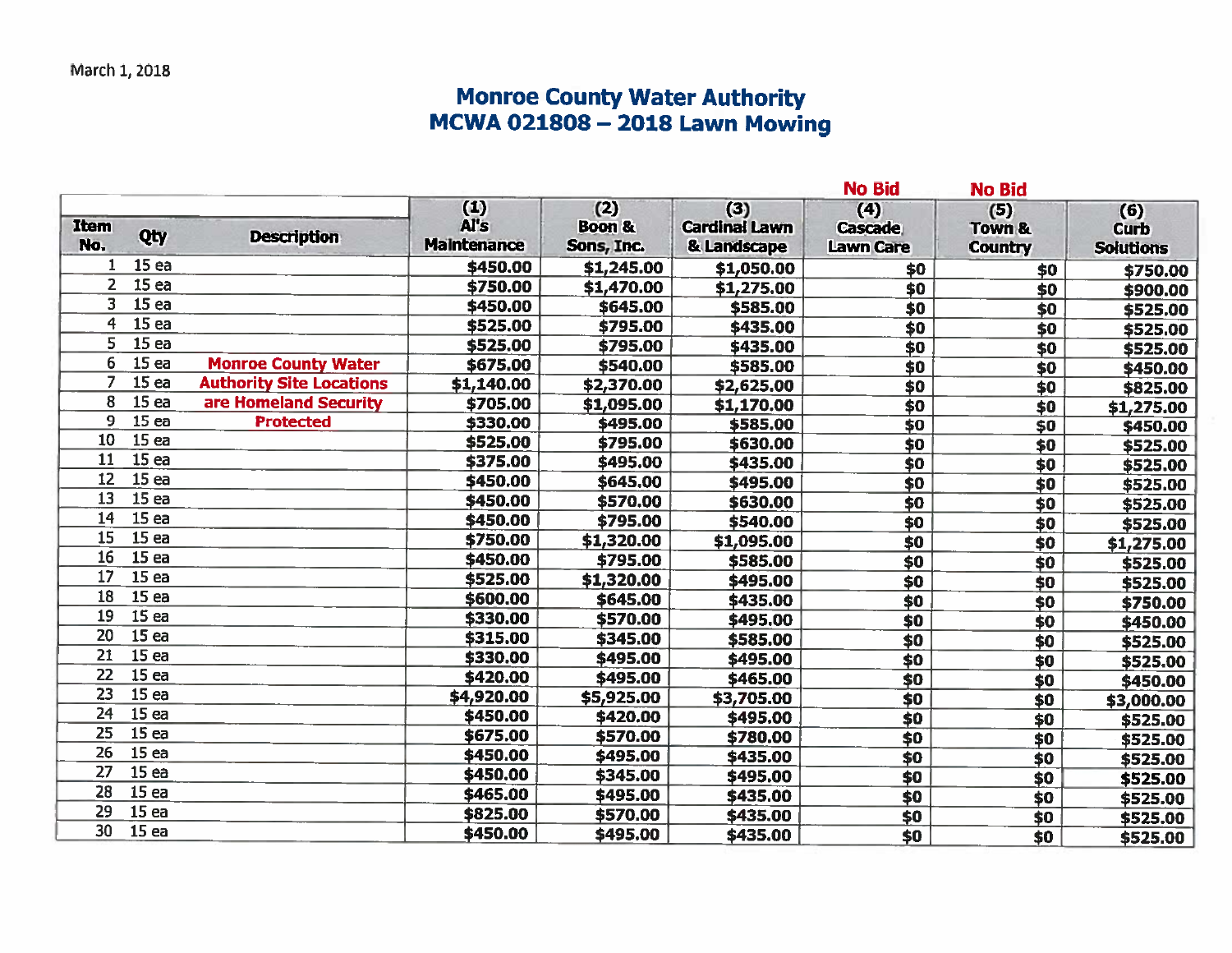# MCWA 021808 - 2018 Lawn Mowing<br>Page 2

| (5)<br>(3)<br>(4)<br>(1)<br>(2)<br>Al's<br><b>Boon &amp;</b><br><b>Cardinal Lawn</b><br><b>Cascade</b><br>Town &<br><b>Item</b><br>Qty<br><b>Description</b><br><b>Lawn Care</b><br><b>Maintenance</b><br>Sons, Inc.<br>& Landscape<br><b>Country</b><br>No.<br>15 <sub>ea</sub><br>31<br>\$675.00<br>\$495.00<br>\$540.00<br>\$0<br>\$0<br>$\overline{32}$<br>15ea<br>\$585.00<br>\$0<br>\$525.00<br>\$495.00<br>\$0<br>\$0<br>\$0<br>33<br>15 <sub>ea</sub><br>\$1,290.00<br>\$1,710.00<br>\$1,545.00<br>$\overline{\boldsymbol{\mathsf{S}}\boldsymbol{\mathsf{O}}}$<br>$\overline{50}$<br>15ea<br>\$525.00<br>\$645.00<br>\$825.00<br>34<br>15ea<br>\$0<br>\$0<br>35<br>\$315.00<br>\$420.00<br>\$540.00<br>15 <sub>ea</sub><br>\$0<br>\$0<br>36<br>\$675.00<br>\$495.00<br>\$780.00<br><b>Monroe County Water</b><br>15ea<br><b>Authority Site Locations</b><br>\$0<br>$\overline{50}$<br>37<br>\$390.00<br>\$495.00<br>\$690.00<br>$\overline{\boldsymbol{50}}$<br>15 <sub>ea</sub><br>\$540.00<br>\$0<br>38<br>are Homeland Security<br>\$390.00<br>\$420.00<br>15ea<br>$\overline{50}$<br>$\overline{\boldsymbol{50}}$<br>\$645.00<br>\$1,095.00<br>39<br>\$675.00<br><b>Protected</b><br>15 <sub>ea</sub><br>\$495.00<br>\$0<br>\$0<br>\$315.00<br>\$420.00<br>40<br>\$0<br>\$0<br>15 <sub>ea</sub><br>\$315.00<br>\$345.00<br>\$495.00<br>41<br>15ea<br>$\overline{50}$<br>$\overline{\$0}$<br>\$585.00<br>42<br>\$525.00<br>\$570.00<br>15ea<br>\$645.00<br>\$825.00<br>\$0<br>$\overline{$}0$<br>43<br>\$825.00<br>\$0<br>$\overline{\$0}$<br>$7$ ea<br>\$315.00<br>\$343.00<br>44<br>\$700.00<br>\$0<br>7 <sub>ea</sub><br>\$315.00<br>\$560.00<br>\$511.00<br>\$0<br>45<br>\$595.00<br>\$413.00<br>\$0<br>\$0<br>46<br>7 <sub>ea</sub><br>\$385.00<br>\$504.00<br>\$0<br>\$0<br>47<br>7 ea<br>\$777.00<br>\$910.00<br>$\overline{50}$<br>\$0<br>48<br>7 ea<br>\$637.00<br>\$588.00<br>\$511.00<br>\$0<br>\$560.00<br>\$546.00<br>\$0<br>7 ea<br>\$245.00<br>49<br>7 ea<br>\$0<br>\$0<br>50<br>\$917.00<br>\$875.00<br>\$686.00 | (6)<br><b>Curb</b><br><b>Solutions</b><br>\$525.00<br>\$525.00<br>\$1,050.00<br>\$600.00<br>\$525.00<br>\$525.00<br>\$525.00 |
|---------------------------------------------------------------------------------------------------------------------------------------------------------------------------------------------------------------------------------------------------------------------------------------------------------------------------------------------------------------------------------------------------------------------------------------------------------------------------------------------------------------------------------------------------------------------------------------------------------------------------------------------------------------------------------------------------------------------------------------------------------------------------------------------------------------------------------------------------------------------------------------------------------------------------------------------------------------------------------------------------------------------------------------------------------------------------------------------------------------------------------------------------------------------------------------------------------------------------------------------------------------------------------------------------------------------------------------------------------------------------------------------------------------------------------------------------------------------------------------------------------------------------------------------------------------------------------------------------------------------------------------------------------------------------------------------------------------------------------------------------------------------------------------------------------------------------------------------------------------------------------------------------------------------------------------------------------------------------------------------------------------------------------------------|------------------------------------------------------------------------------------------------------------------------------|
|                                                                                                                                                                                                                                                                                                                                                                                                                                                                                                                                                                                                                                                                                                                                                                                                                                                                                                                                                                                                                                                                                                                                                                                                                                                                                                                                                                                                                                                                                                                                                                                                                                                                                                                                                                                                                                                                                                                                                                                                                                             |                                                                                                                              |
|                                                                                                                                                                                                                                                                                                                                                                                                                                                                                                                                                                                                                                                                                                                                                                                                                                                                                                                                                                                                                                                                                                                                                                                                                                                                                                                                                                                                                                                                                                                                                                                                                                                                                                                                                                                                                                                                                                                                                                                                                                             |                                                                                                                              |
|                                                                                                                                                                                                                                                                                                                                                                                                                                                                                                                                                                                                                                                                                                                                                                                                                                                                                                                                                                                                                                                                                                                                                                                                                                                                                                                                                                                                                                                                                                                                                                                                                                                                                                                                                                                                                                                                                                                                                                                                                                             |                                                                                                                              |
|                                                                                                                                                                                                                                                                                                                                                                                                                                                                                                                                                                                                                                                                                                                                                                                                                                                                                                                                                                                                                                                                                                                                                                                                                                                                                                                                                                                                                                                                                                                                                                                                                                                                                                                                                                                                                                                                                                                                                                                                                                             |                                                                                                                              |
|                                                                                                                                                                                                                                                                                                                                                                                                                                                                                                                                                                                                                                                                                                                                                                                                                                                                                                                                                                                                                                                                                                                                                                                                                                                                                                                                                                                                                                                                                                                                                                                                                                                                                                                                                                                                                                                                                                                                                                                                                                             |                                                                                                                              |
|                                                                                                                                                                                                                                                                                                                                                                                                                                                                                                                                                                                                                                                                                                                                                                                                                                                                                                                                                                                                                                                                                                                                                                                                                                                                                                                                                                                                                                                                                                                                                                                                                                                                                                                                                                                                                                                                                                                                                                                                                                             |                                                                                                                              |
|                                                                                                                                                                                                                                                                                                                                                                                                                                                                                                                                                                                                                                                                                                                                                                                                                                                                                                                                                                                                                                                                                                                                                                                                                                                                                                                                                                                                                                                                                                                                                                                                                                                                                                                                                                                                                                                                                                                                                                                                                                             |                                                                                                                              |
|                                                                                                                                                                                                                                                                                                                                                                                                                                                                                                                                                                                                                                                                                                                                                                                                                                                                                                                                                                                                                                                                                                                                                                                                                                                                                                                                                                                                                                                                                                                                                                                                                                                                                                                                                                                                                                                                                                                                                                                                                                             |                                                                                                                              |
|                                                                                                                                                                                                                                                                                                                                                                                                                                                                                                                                                                                                                                                                                                                                                                                                                                                                                                                                                                                                                                                                                                                                                                                                                                                                                                                                                                                                                                                                                                                                                                                                                                                                                                                                                                                                                                                                                                                                                                                                                                             | \$450.00                                                                                                                     |
|                                                                                                                                                                                                                                                                                                                                                                                                                                                                                                                                                                                                                                                                                                                                                                                                                                                                                                                                                                                                                                                                                                                                                                                                                                                                                                                                                                                                                                                                                                                                                                                                                                                                                                                                                                                                                                                                                                                                                                                                                                             | \$1,350.00                                                                                                                   |
|                                                                                                                                                                                                                                                                                                                                                                                                                                                                                                                                                                                                                                                                                                                                                                                                                                                                                                                                                                                                                                                                                                                                                                                                                                                                                                                                                                                                                                                                                                                                                                                                                                                                                                                                                                                                                                                                                                                                                                                                                                             | \$450.00                                                                                                                     |
|                                                                                                                                                                                                                                                                                                                                                                                                                                                                                                                                                                                                                                                                                                                                                                                                                                                                                                                                                                                                                                                                                                                                                                                                                                                                                                                                                                                                                                                                                                                                                                                                                                                                                                                                                                                                                                                                                                                                                                                                                                             | \$525.00                                                                                                                     |
|                                                                                                                                                                                                                                                                                                                                                                                                                                                                                                                                                                                                                                                                                                                                                                                                                                                                                                                                                                                                                                                                                                                                                                                                                                                                                                                                                                                                                                                                                                                                                                                                                                                                                                                                                                                                                                                                                                                                                                                                                                             | \$525.00                                                                                                                     |
|                                                                                                                                                                                                                                                                                                                                                                                                                                                                                                                                                                                                                                                                                                                                                                                                                                                                                                                                                                                                                                                                                                                                                                                                                                                                                                                                                                                                                                                                                                                                                                                                                                                                                                                                                                                                                                                                                                                                                                                                                                             | \$900.00                                                                                                                     |
|                                                                                                                                                                                                                                                                                                                                                                                                                                                                                                                                                                                                                                                                                                                                                                                                                                                                                                                                                                                                                                                                                                                                                                                                                                                                                                                                                                                                                                                                                                                                                                                                                                                                                                                                                                                                                                                                                                                                                                                                                                             | \$210.00                                                                                                                     |
|                                                                                                                                                                                                                                                                                                                                                                                                                                                                                                                                                                                                                                                                                                                                                                                                                                                                                                                                                                                                                                                                                                                                                                                                                                                                                                                                                                                                                                                                                                                                                                                                                                                                                                                                                                                                                                                                                                                                                                                                                                             | \$280.00                                                                                                                     |
|                                                                                                                                                                                                                                                                                                                                                                                                                                                                                                                                                                                                                                                                                                                                                                                                                                                                                                                                                                                                                                                                                                                                                                                                                                                                                                                                                                                                                                                                                                                                                                                                                                                                                                                                                                                                                                                                                                                                                                                                                                             | \$350.00                                                                                                                     |
|                                                                                                                                                                                                                                                                                                                                                                                                                                                                                                                                                                                                                                                                                                                                                                                                                                                                                                                                                                                                                                                                                                                                                                                                                                                                                                                                                                                                                                                                                                                                                                                                                                                                                                                                                                                                                                                                                                                                                                                                                                             | \$595.00                                                                                                                     |
|                                                                                                                                                                                                                                                                                                                                                                                                                                                                                                                                                                                                                                                                                                                                                                                                                                                                                                                                                                                                                                                                                                                                                                                                                                                                                                                                                                                                                                                                                                                                                                                                                                                                                                                                                                                                                                                                                                                                                                                                                                             | \$350.00                                                                                                                     |
|                                                                                                                                                                                                                                                                                                                                                                                                                                                                                                                                                                                                                                                                                                                                                                                                                                                                                                                                                                                                                                                                                                                                                                                                                                                                                                                                                                                                                                                                                                                                                                                                                                                                                                                                                                                                                                                                                                                                                                                                                                             | \$210.00                                                                                                                     |
|                                                                                                                                                                                                                                                                                                                                                                                                                                                                                                                                                                                                                                                                                                                                                                                                                                                                                                                                                                                                                                                                                                                                                                                                                                                                                                                                                                                                                                                                                                                                                                                                                                                                                                                                                                                                                                                                                                                                                                                                                                             | \$700.00                                                                                                                     |
| \$0<br>51<br>7 ea<br>\$546.00<br>\$0<br>\$420.00<br>\$700.00                                                                                                                                                                                                                                                                                                                                                                                                                                                                                                                                                                                                                                                                                                                                                                                                                                                                                                                                                                                                                                                                                                                                                                                                                                                                                                                                                                                                                                                                                                                                                                                                                                                                                                                                                                                                                                                                                                                                                                                | \$385.00                                                                                                                     |
| $\overline{50}$<br>$\overline{50}$<br>52<br>\$665.00<br>7 <sub>ea</sub><br>\$420.00<br>\$434.00                                                                                                                                                                                                                                                                                                                                                                                                                                                                                                                                                                                                                                                                                                                                                                                                                                                                                                                                                                                                                                                                                                                                                                                                                                                                                                                                                                                                                                                                                                                                                                                                                                                                                                                                                                                                                                                                                                                                             | \$420.00                                                                                                                     |
| \$0<br>\$560.00<br>\$0<br>53<br>7 ea<br>\$350.00<br>\$252.00                                                                                                                                                                                                                                                                                                                                                                                                                                                                                                                                                                                                                                                                                                                                                                                                                                                                                                                                                                                                                                                                                                                                                                                                                                                                                                                                                                                                                                                                                                                                                                                                                                                                                                                                                                                                                                                                                                                                                                                | \$350.00                                                                                                                     |
| \$0<br>$\overline{\$0}$<br>54<br>7 <sub>ea</sub><br>\$595.00<br>\$350.00<br>\$343.00                                                                                                                                                                                                                                                                                                                                                                                                                                                                                                                                                                                                                                                                                                                                                                                                                                                                                                                                                                                                                                                                                                                                                                                                                                                                                                                                                                                                                                                                                                                                                                                                                                                                                                                                                                                                                                                                                                                                                        | \$210.00                                                                                                                     |
| $\overline{\boldsymbol{50}}$<br>55<br>\$0<br>7 ea<br>\$315.00<br>\$595.00<br>\$413.00                                                                                                                                                                                                                                                                                                                                                                                                                                                                                                                                                                                                                                                                                                                                                                                                                                                                                                                                                                                                                                                                                                                                                                                                                                                                                                                                                                                                                                                                                                                                                                                                                                                                                                                                                                                                                                                                                                                                                       | \$350.00                                                                                                                     |
| 56<br>\$0<br>\$0<br>7 ea<br>\$350.00<br>\$595.00<br>\$413.00                                                                                                                                                                                                                                                                                                                                                                                                                                                                                                                                                                                                                                                                                                                                                                                                                                                                                                                                                                                                                                                                                                                                                                                                                                                                                                                                                                                                                                                                                                                                                                                                                                                                                                                                                                                                                                                                                                                                                                                | \$280.00                                                                                                                     |
| \$0<br>$\overline{50}$<br>57<br>7 ea<br>\$315.00<br>\$595.00<br>\$385.00                                                                                                                                                                                                                                                                                                                                                                                                                                                                                                                                                                                                                                                                                                                                                                                                                                                                                                                                                                                                                                                                                                                                                                                                                                                                                                                                                                                                                                                                                                                                                                                                                                                                                                                                                                                                                                                                                                                                                                    | \$210.00                                                                                                                     |
| $\overline{\boldsymbol{50}}$<br>\$0<br>58<br>7 ea<br>\$245.00<br>\$595.00<br>\$385.00                                                                                                                                                                                                                                                                                                                                                                                                                                                                                                                                                                                                                                                                                                                                                                                                                                                                                                                                                                                                                                                                                                                                                                                                                                                                                                                                                                                                                                                                                                                                                                                                                                                                                                                                                                                                                                                                                                                                                       | \$210.00                                                                                                                     |
| 59<br>30 ea<br>\$0<br>\$0<br>\$2,220.00<br>\$870.00<br>\$1,050.00                                                                                                                                                                                                                                                                                                                                                                                                                                                                                                                                                                                                                                                                                                                                                                                                                                                                                                                                                                                                                                                                                                                                                                                                                                                                                                                                                                                                                                                                                                                                                                                                                                                                                                                                                                                                                                                                                                                                                                           | \$1,200.00                                                                                                                   |
| 30 ea<br>\$0<br>60<br>\$900.00<br>\$900.00<br>\$870.00<br>\$0                                                                                                                                                                                                                                                                                                                                                                                                                                                                                                                                                                                                                                                                                                                                                                                                                                                                                                                                                                                                                                                                                                                                                                                                                                                                                                                                                                                                                                                                                                                                                                                                                                                                                                                                                                                                                                                                                                                                                                               | \$900.00                                                                                                                     |
| 61<br>30 ea<br>\$0<br>\$0<br>\$1,350.00<br>\$900.00<br>\$1,770.00                                                                                                                                                                                                                                                                                                                                                                                                                                                                                                                                                                                                                                                                                                                                                                                                                                                                                                                                                                                                                                                                                                                                                                                                                                                                                                                                                                                                                                                                                                                                                                                                                                                                                                                                                                                                                                                                                                                                                                           | \$900.00                                                                                                                     |
| 62<br>30 ea<br>\$0<br>\$0<br>\$1,200.00<br>\$900.00<br>\$1,290.00                                                                                                                                                                                                                                                                                                                                                                                                                                                                                                                                                                                                                                                                                                                                                                                                                                                                                                                                                                                                                                                                                                                                                                                                                                                                                                                                                                                                                                                                                                                                                                                                                                                                                                                                                                                                                                                                                                                                                                           | \$1,050.00                                                                                                                   |
| \$0<br>63<br>30 ea<br>\$0<br>\$1,350.00<br>\$1,200.00<br>\$1,290.00                                                                                                                                                                                                                                                                                                                                                                                                                                                                                                                                                                                                                                                                                                                                                                                                                                                                                                                                                                                                                                                                                                                                                                                                                                                                                                                                                                                                                                                                                                                                                                                                                                                                                                                                                                                                                                                                                                                                                                         | \$1,200.00                                                                                                                   |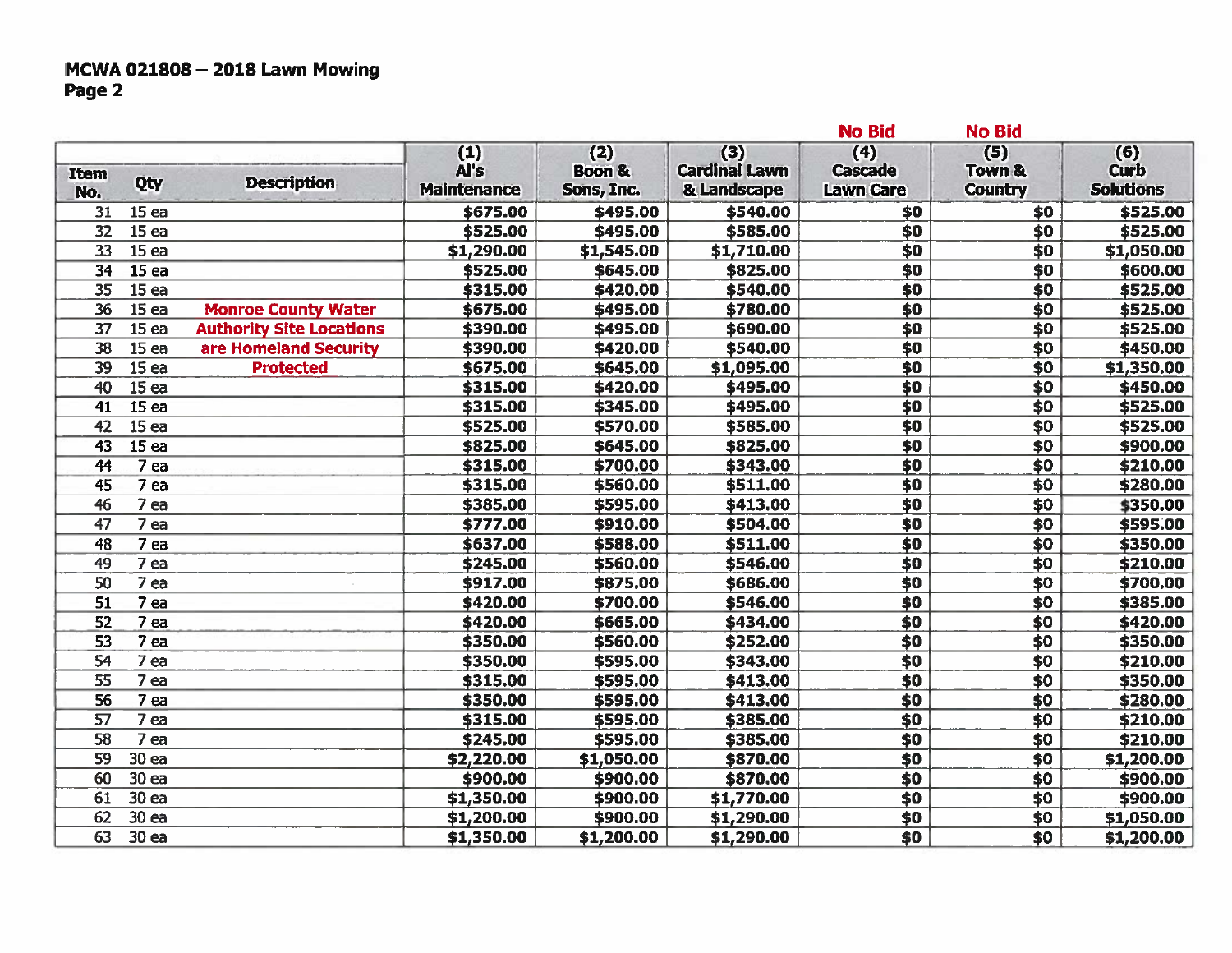# MCWA 021808 - 2018 Lawn Mowing<br>Page 3

|                 |                  |                                 |                                   |                                        |                                            | <b>No Bid</b>                             | <b>No Bid</b>                              |                                        |
|-----------------|------------------|---------------------------------|-----------------------------------|----------------------------------------|--------------------------------------------|-------------------------------------------|--------------------------------------------|----------------------------------------|
| Item<br>No.     | Qty              | <b>Description</b>              | (1)<br>Al's<br><b>Maintenance</b> | (2)<br><b>Boon &amp;</b><br>Sons, Inc. | (3)<br><b>Cardinal Lawn</b><br>& Landscape | (4)<br><b>Cascade</b><br><b>Lawn Care</b> | (5)<br><b>Town &amp;</b><br><b>Country</b> | (6)<br><b>Curb</b><br><b>Solutions</b> |
| 64              | 30 ea            |                                 | \$1,650.00                        | \$2,070.00                             | \$1,170.00                                 | \$0                                       | \$0                                        | \$1,200.00                             |
| 65              | 30 ea            |                                 | \$1,500.00                        | \$1,950.00                             | \$1,770.00                                 | \$0                                       | \$0                                        | \$1,500.00                             |
| 66              | 30 ea            |                                 | \$1,500.00                        | \$990.00                               | \$1,560.00                                 | \$0                                       | \$0                                        | \$1,050.00                             |
| 67              | 30 ea            | <b>Monroe County Water</b>      | \$2,730.00                        | \$2,250.00                             | \$2,820.00                                 | \$0                                       | $\overline{50}$                            | \$2,550.00                             |
| 68              | 30 ea            | <b>Authority Site Locations</b> | \$1,800.00                        | \$2,640.00                             | \$2,160.00                                 | \$0                                       | $\overline{\boldsymbol{50}}$               | \$1,200.00                             |
| 69              | 30 ea            | are Homeland Security           | \$1,230.00                        | \$1,200.00                             | \$1,290.00                                 | \$0                                       | $\overline{50}$                            | \$1,650.00                             |
| 70              | 30 ea            | <b>Protected</b>                | \$1,350.00                        | \$2,100.00                             | \$1,290.00                                 | \$0                                       | \$0                                        | \$1,500.00                             |
| 71              | 30 <sub>ea</sub> |                                 | \$1,500.00                        | \$1,650.00                             | \$1,350.00                                 | \$0                                       | $\overline{$}$                             | \$1,200.00                             |
| 72              | 30 ea            |                                 | \$1,020.00                        | \$1,350.00                             | \$1,350.00                                 | \$0                                       | \$0                                        | \$2,250.00                             |
| $\overline{73}$ | 30 ea            |                                 | \$1,050.00                        | \$900.00                               | \$1,560.00                                 | \$0                                       | $\overline{\boldsymbol{50}}$               | \$900.00                               |
| 74              | 30 ea            |                                 | \$1,500.00                        | \$1,410.00                             | \$1,560.00                                 | \$0                                       | \$0                                        | \$1,500.00                             |
| 75              | 30 <sub>ea</sub> |                                 | \$1,020.00                        | \$1,290.00                             | \$1,080.00                                 | \$0                                       | \$0                                        | \$1,950.00                             |
| 76              | 30 ea            |                                 | \$840.00                          | \$1,290.00                             | \$1,080.00                                 | \$0                                       | $\overline{\boldsymbol{50}}$               | \$1,500.00                             |
| 77              | 30 ea            |                                 | \$1,410.00                        | \$1,350.00                             | \$1,350.00                                 | \$0                                       | \$0                                        | \$1,200.00                             |
| 78              | 30 ea            |                                 | \$1,230.00                        | \$1,200.00                             | \$1,050.00                                 | \$0                                       | \$0                                        | \$1,350.00                             |
| 79              | 30 ea            |                                 | \$2,580.00                        | \$2,400.00                             | \$1,770.00                                 | $\overline{$}$                            | \$0                                        | \$1,200.00                             |
| 80              | 30 ea            |                                 | \$2,730.00                        | \$2,100.00                             | \$2,430.00                                 | \$0                                       | \$0                                        | \$1,200.00                             |
| 81              | 30 <sub>ea</sub> |                                 | \$630.00                          | \$1,200.00                             | \$1,080.00                                 | \$0                                       | \$0                                        | \$900.00                               |
| 82              | 30 ea            |                                 | \$1,320.00                        | \$1,200.00                             | \$1,170.00                                 | \$0                                       | \$0                                        | \$900.00                               |
| 83              | 30 ea            |                                 | \$660.00                          | \$1,200.00                             | \$2,190.00                                 | \$0                                       | \$0                                        | \$900.00                               |
|                 |                  | <b>Total</b>                    | \$70,271.00                       | \$82,063.00                            | \$76,900.00                                | \$0                                       | \$0                                        | \$66,985.00                            |
|                 |                  | <b>Payment Terms:</b>           | $2% - 15$                         | $2% - 10$                              | <b>Net 30</b>                              | N/A                                       | N/A                                        | <b>Net 30</b>                          |
|                 |                  | <b>Total w/Discount:</b>        | \$68,865.58                       | \$80,421.74                            | \$76,900.00                                | \$0                                       | \$0                                        | \$66,985.00                            |
|                 |                  |                                 |                                   |                                        |                                            |                                           |                                            |                                        |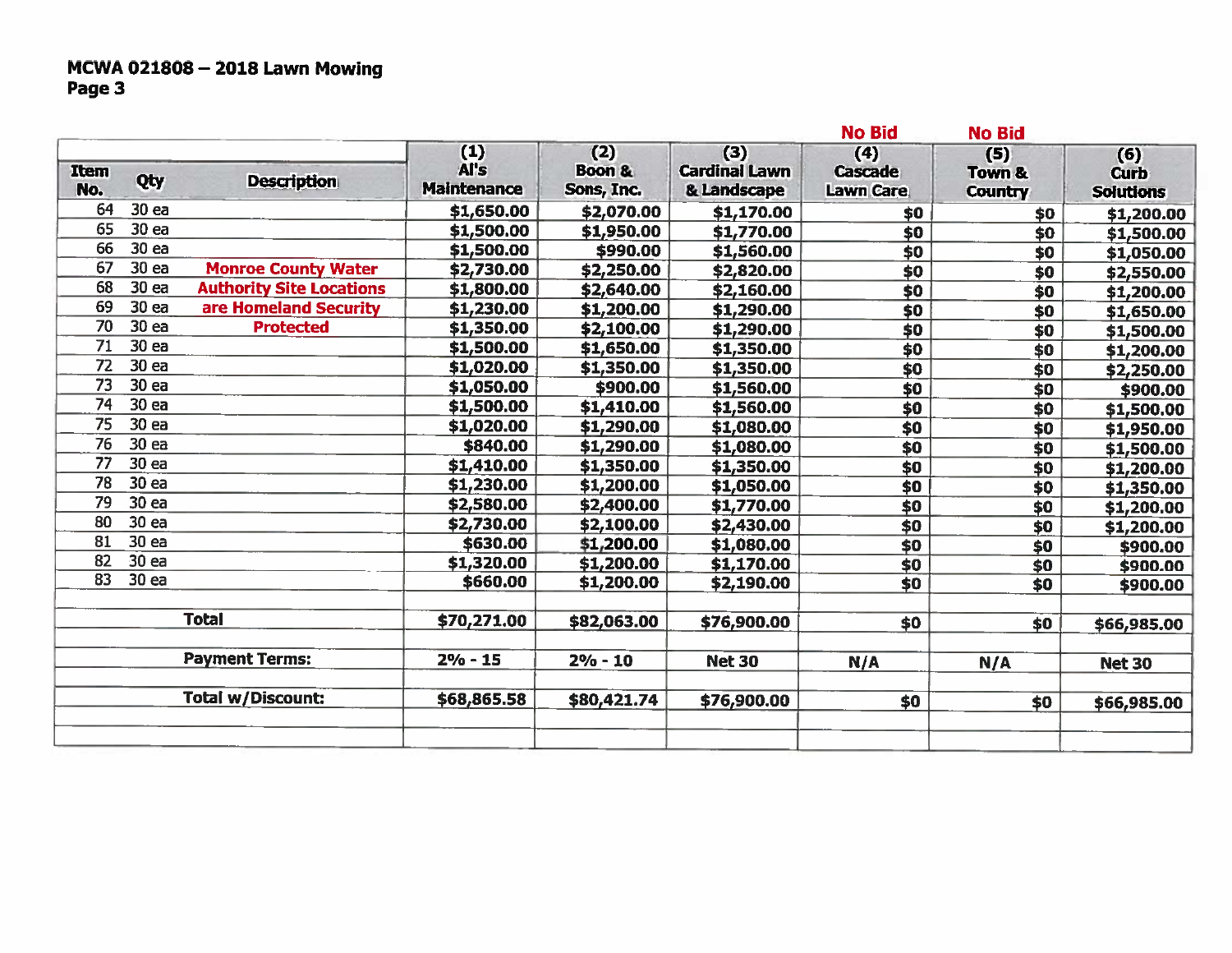**Monroe County Water Authority** 

Memorandum

| To:      | <b>Raymond Benshoff</b>                                                   | Date: 02/14/2018     |  |
|----------|---------------------------------------------------------------------------|----------------------|--|
| From:    | Karin Anderson                                                            | File:                |  |
| Subject: | <b>Recommendation for Bid Award</b><br><b>March 8, 2018 Board Meeting</b> | Copies: M. Quattrone |  |

Bids were received on January 30, 2018, for Three (3) 2018 Ford F450 4x4 Regular Cab with Knapheide Body through the New York State Office of General Services Vehicle Marketplace, Group No. 40500, Award No. 22904, Mini-Bid No. T18010011.

Bids were received through the Mini-Bid from:

- Webster Ford, Inc. d/b/a Henderson Ford \$185,391.87
- **Genesee Valley Ford, LLC**  $\bullet$

I recommend the bid be awarded to the low responsive, responsible bidder, Webster Ford, Inc. d/b/a Henderson Ford in the amount of \$185,391.87.

\$188,003.37

/ka Attachment: Bid tabulation

**Qis)Approved by** 

**Department Head** 

(Dis)Approved by

(Dis)Approved by

**Executive Director** 

(Dis)Approved by

**Executive Assistant/Board** 

Date

Date

Date

Purchasing Manager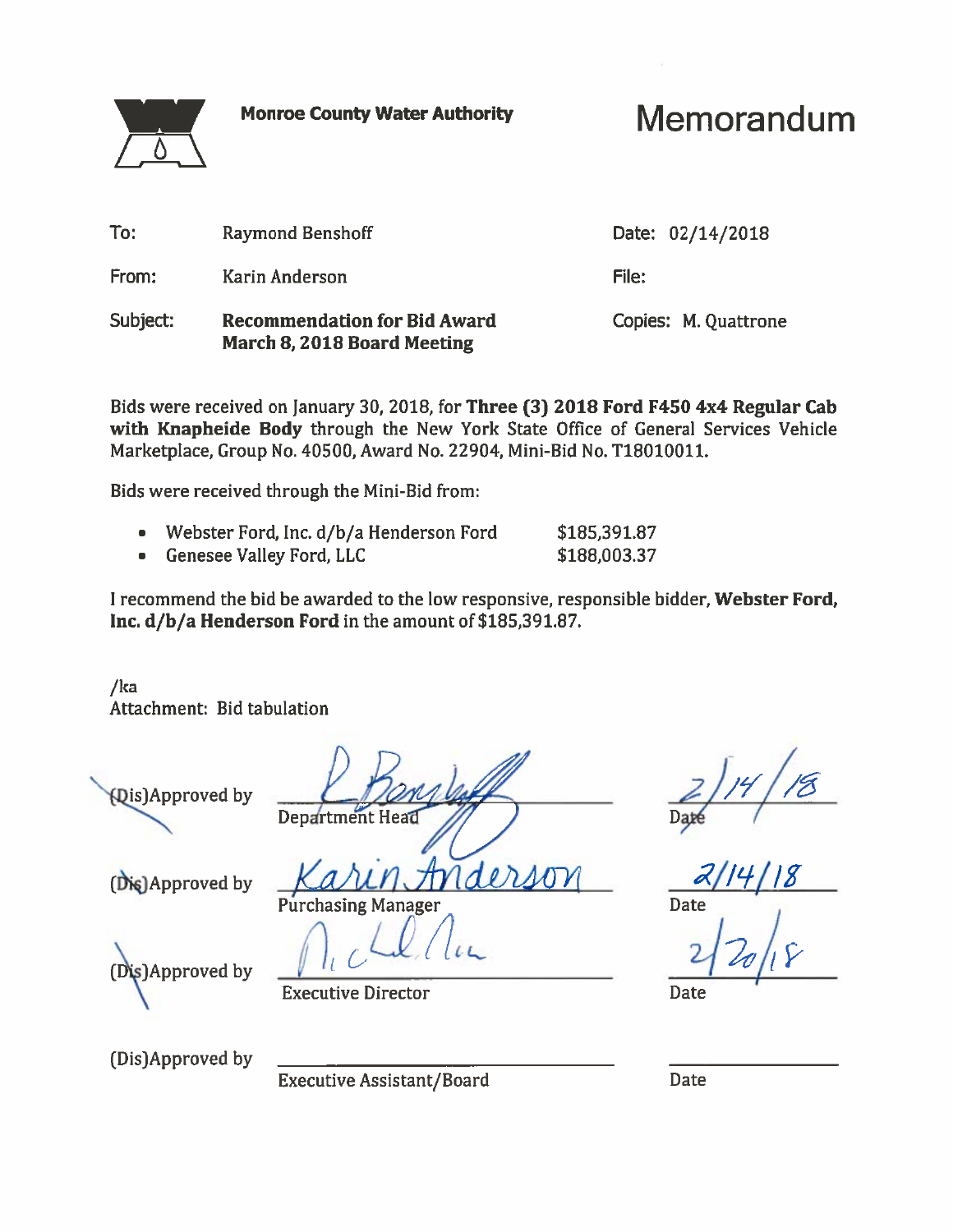| Bidder (#)              | Mini-Bid #        | <b>Contractor</b>                                 | Contract #     | Average<br><b>Chassis</b><br><b>Discount</b> | (Chassis)   | Average NYS Average NYS Average Total<br>(Body) | Contract Price Contract Price Evaluation Price<br>ffor item |
|-------------------------|-------------------|---------------------------------------------------|----------------|----------------------------------------------|-------------|-------------------------------------------------|-------------------------------------------------------------|
| <b>Response Summary</b> | <b>1718010011</b> | Genesee Valley Ford LLC                           | <b>PC67927</b> | <b>19.15</b>                                 | \$37,435.79 | \$25,182.00                                     | \$188,003.37                                                |
| Response Summary (2)    | 1718010011        | <b>IWebster Ford Inc. dba Henderson FIPC67292</b> |                | 19.94                                        | \$36,415.29 | \$25,182,00                                     | \$185,391.87                                                |

| Form B | Mini-Bid<br><b>Number</b> | Mini-Bid<br><b>Coening Date User</b> | <b>IDate Results Sent to Authorized Number of</b> | <b>Bids Received</b> | Number of Late Blds Received | <b>INumber of No</b> Chassis<br><b>Bids Received</b> | Average<br><b>IDiscount</b> |       | <b>Average NYS</b><br><b>Contract Price</b><br>(Chassis) | <b>Average NYS</b><br>Contract Price<br>(Body) | <b>Average Total</b><br><b>Evaluation Price for</b><br><b>Iltem</b> |
|--------|---------------------------|--------------------------------------|---------------------------------------------------|----------------------|------------------------------|------------------------------------------------------|-----------------------------|-------|----------------------------------------------------------|------------------------------------------------|---------------------------------------------------------------------|
| Form B | 1718010011                | 1/30/2018                            | 1/30/2018                                         |                      |                              |                                                      |                             | 19.55 | \$36.925.54                                              | \$25,182,00                                    | \$186.697.62                                                        |

 $\bullet$ 

 $\mathcal{L}^{\text{max}}$ 

 $\bullet$ 

 $\bar{\mathbf{z}}$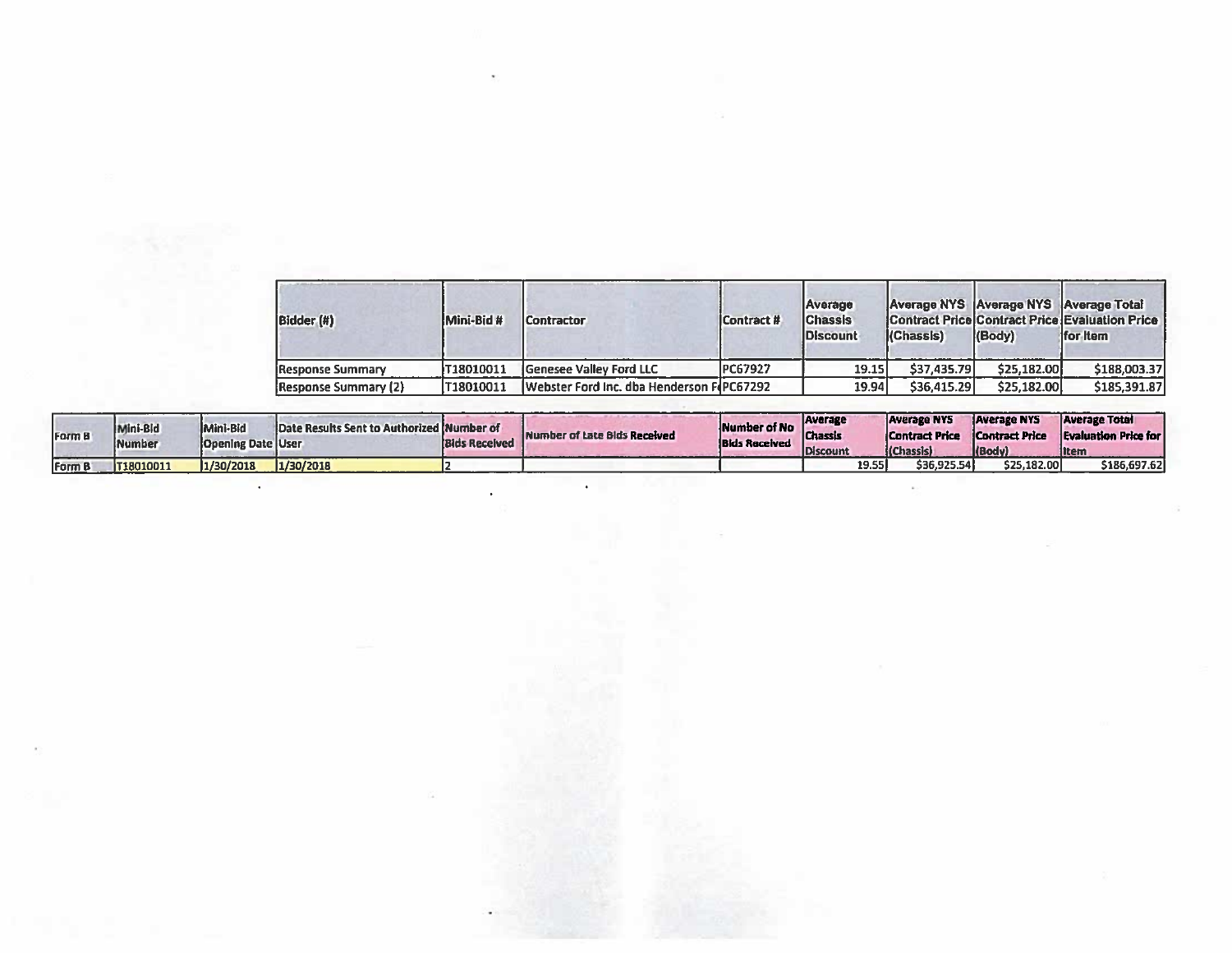

| To: | Nicholas Noce, Executive Director                          |         | Date: February 27, 2018 |
|-----|------------------------------------------------------------|---------|-------------------------|
|     | From: Gregory Jablonsky, Manager of Information Technology | File:   |                         |
|     | Subject: Recommendation to lease Printers                  | Copies: |                         |

The IT Department is recommending the continuation of a printer/large copier leasing program. The recommendation for leasing is mainly because of the increased cost in toner, the decrease in printer/large copier reliability, and staff time. By leasing, the MCWA will create a more efficient environment by shortening the life span of printers/larger copiers in the fleet. Therefore, The IT Department is requesting the approval to lease printers/large copiers from Xerox for three years under the cooperative contract PEPPM MPS Lease #072729300.

The 2018 devices recommended are one Xerox Altalink C8030 large printer/copier, one Xerox one Xerox Altalink C8035 large printer/copier, eight Xerox Versalink C405 printer/copier, and four Xerox WorkCentre 6655x. These devices will be replacements for the IT, Customer Service, Buildings and Grounds, Dispatch, Finance, FFO, and Webster areas. These devices are being replaced due to the age, reliability and maintenance of the existing printers/copiers. Also by authorizing these leases the  $\Pi$ department will be able to decommission fourteen devices in our printer fleet. The total three-year lease for these devices will be an estimated \$97,000.

The leases will be funded by the 2018, 2019, 2020 Operating budget.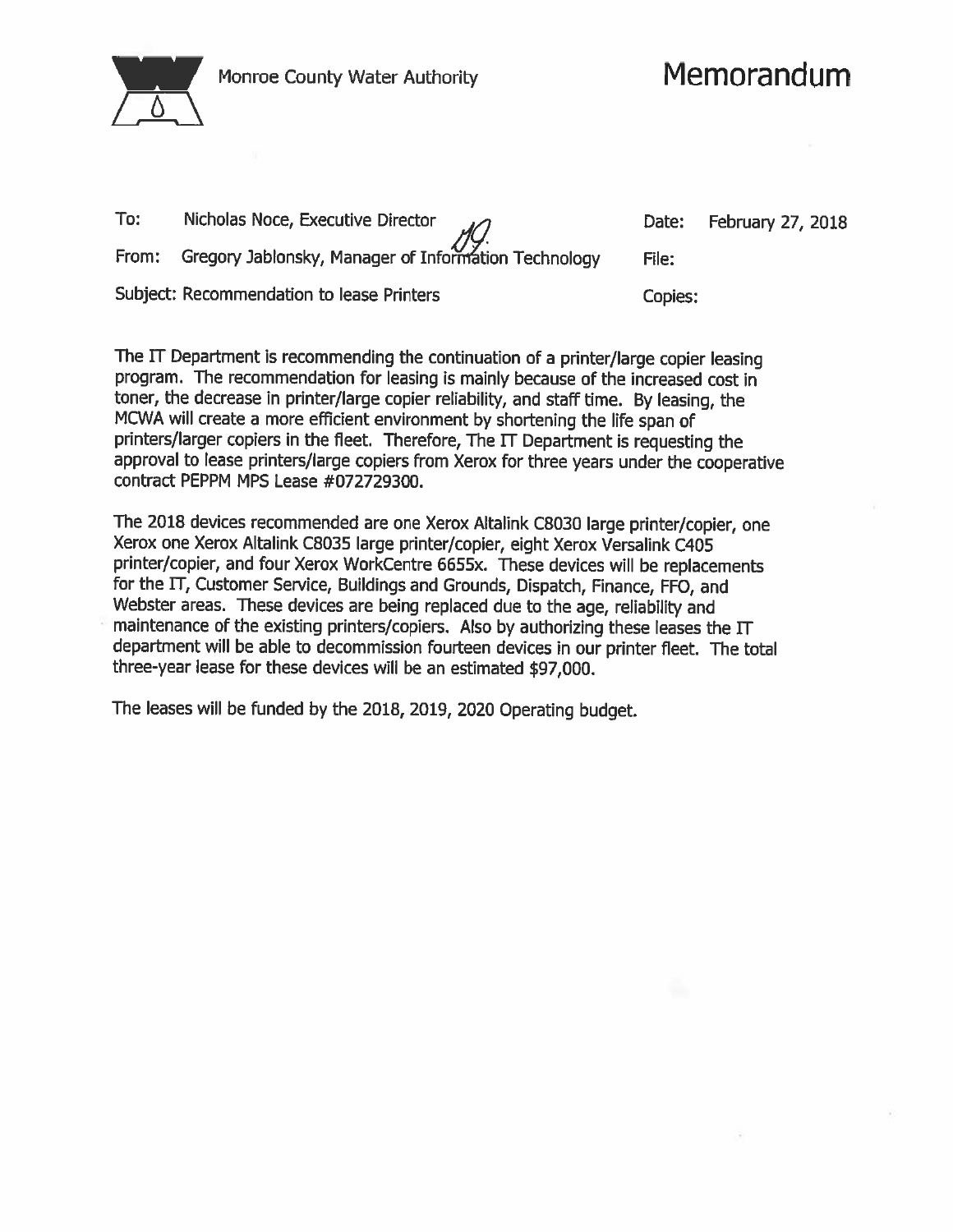### **MCWA Mission Statement** (Readopted March 2017) For Readopting March 2018

The Monroe County Water Authority is a not-for-profit public benefit corporation that reliably provides quality, affordable water that fosters economic vitality and enhanced quality of life for Monroe County and area communities who request service.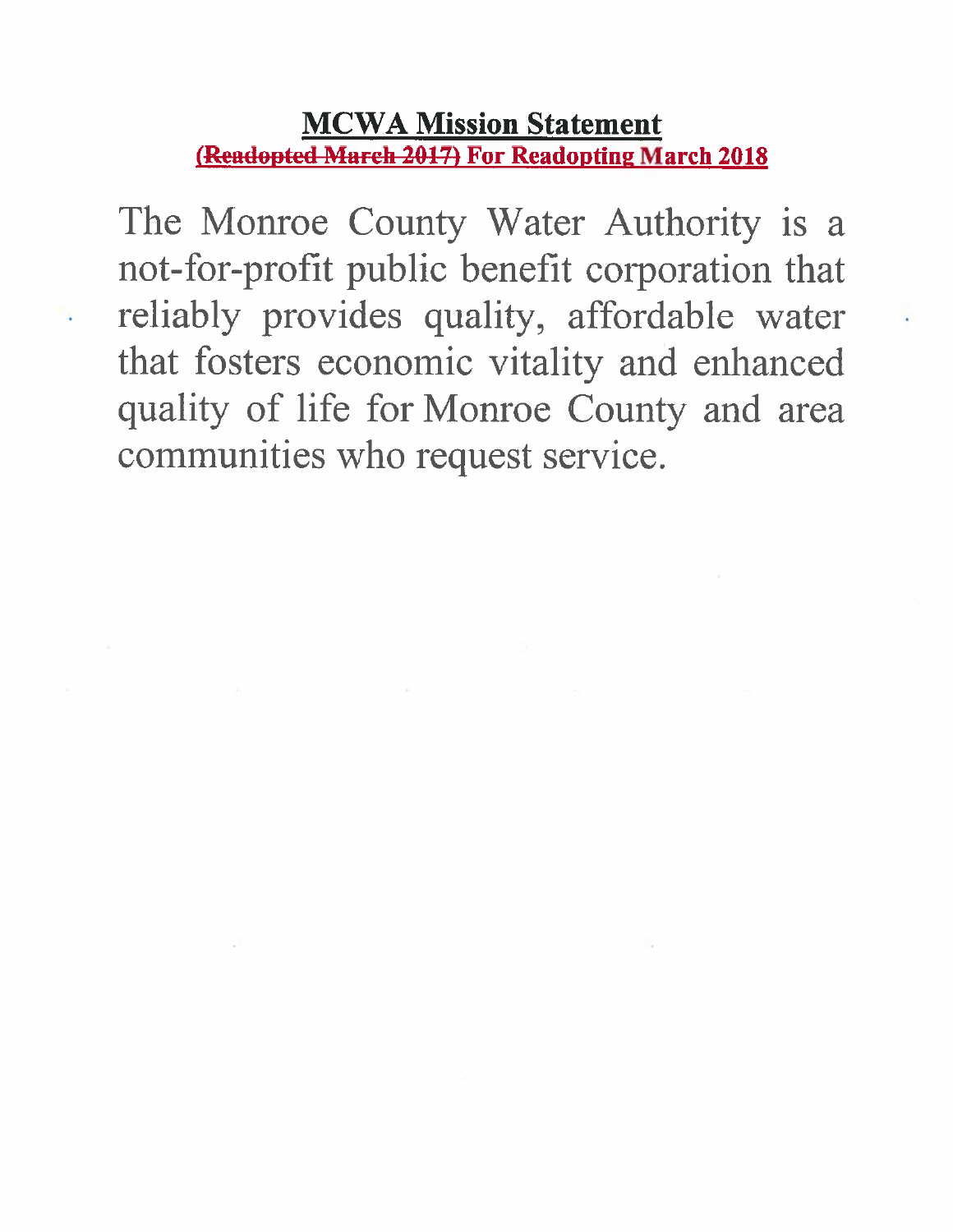

### **REPORT ON 2017 PERFORMANCE MEASUREMENTS**

The Monroe County Water Authority will evaluate and monitor the following goals and global performance measurements to assess our effectiveness in meeting our mission.

The reliability component of our mission will be evaluated by the following:

- Continuity of production capacity is paramount. Unplanned outages from treatment plants and pumping stations are tracked by the number of events and duration of events. As each of these facilities is unique and will have a varying level of severity of impact, each outage event of greater than four hours is assessed and, if necessary, an action plan to minimize impacts is to be developed.
	- $\checkmark$  Results for 2017: There were no unplanned outages of supply capacity lasting more than four hours. Outages of specific treatment components, tanks, pumps and water mains were either planned in advance or did not lead to a significant reduction in capacity.

MCWA's treatment, distribution and storage systems have been designed with redundancy and flexibility so that individual components may be temporarily taken out of service while maintaining MCWA's full ability to meet customer demands.

- Distribution System reliability is measured by an assessment of the number of main breaks per mile of water main as benchmarked against the most recent American Water Works Association Benchmarking report. Our goal is to achieve a benchmark that is better than the national average ratio.
	- $\checkmark$  Results for 2017: The AWWA benchmark to meet the goal for system integrity is to be less than 33.5 breaks  $/100$  miles of pipeline  $/$  year. In 2017 the actual number of breaks and leaks repaired was 536 yielding an actual system integrity rating of 16.5, well below national median.
- Maintaining the long-term reliability of our infrastructure requires a planned reinvestment in its renewal. Our goal is to implement a budget that reinvests a minimum of 2% of annual revenues in the renewal and replacement of our infrastructure.
	- $\checkmark$  Results for 2017: The Water Authority's 2017 budget for infrastructure related reinvestment was as follows:

| <b>Production &amp; Transmission:</b>  | \$3,150,000  |
|----------------------------------------|--------------|
| Engineering:                           | \$6,690,000  |
| • Facilities Fleet Operations:         | \$1,535,400  |
| <b>Finance &amp; Business Services</b> | \$2,826,000  |
| <b>Total</b>                           | \$14,201,400 |

All projects in the budget were either initiated or completed in 2017.

This reinvestment in infrastructure replacement was greater than the goal amount.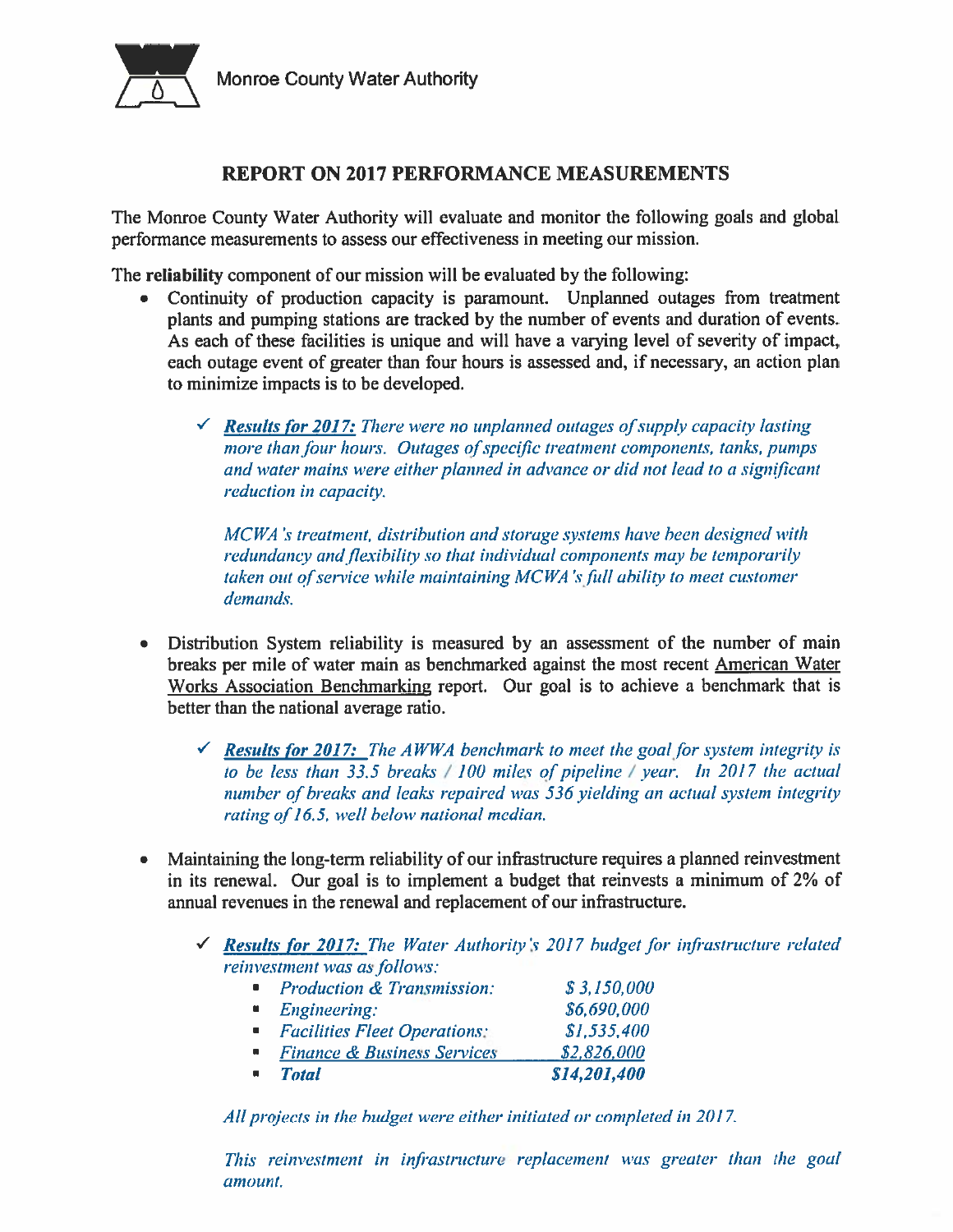The quality aspect of our mission will be evaluated by:

Our goal is to produce and deliver water that meets or exceeds the requirements of state and federal water quality regulations. This can be measured by compliance with each regulated parameter and is reported to the Board, and our customers, with an annual Water Quality Report.

### $\checkmark$  Results for 2017:

All of Monroe County Water Authority's produced and delivered water supplies were in full compliance with New York State Health Department and EPA regulatory requirements. Our Annual Water Quality Report reflecting this achievement will be made available to our customers on the MCWA.com website or delivered to customers in accordance with the revised EPA regulations regarding the Consumer Confidence Report (CCR) requirements.

Our Customer Service Information System includes tracking mechanisms for categorizing and measuring the number of customer calls that are specific to quality. Trends and specific events are analyzed and, if necessary, action plans are to be implemented.

 $\checkmark$  Results for 2017:

MCWA received about 425 quality related customer calls in 2017 (less than 3 calls per thousand customers). The Shoremont Lab handled 81 of these calls. The overall trend in customer calls remains to be downward.



1991 1992 1993 1994 1995 1996 1997 1998 1999 2000 2001 2002 2003 2004 2005 2006 2007 2008 2009 2010 2011 2012 2013 2014 2015 2016 2017 2018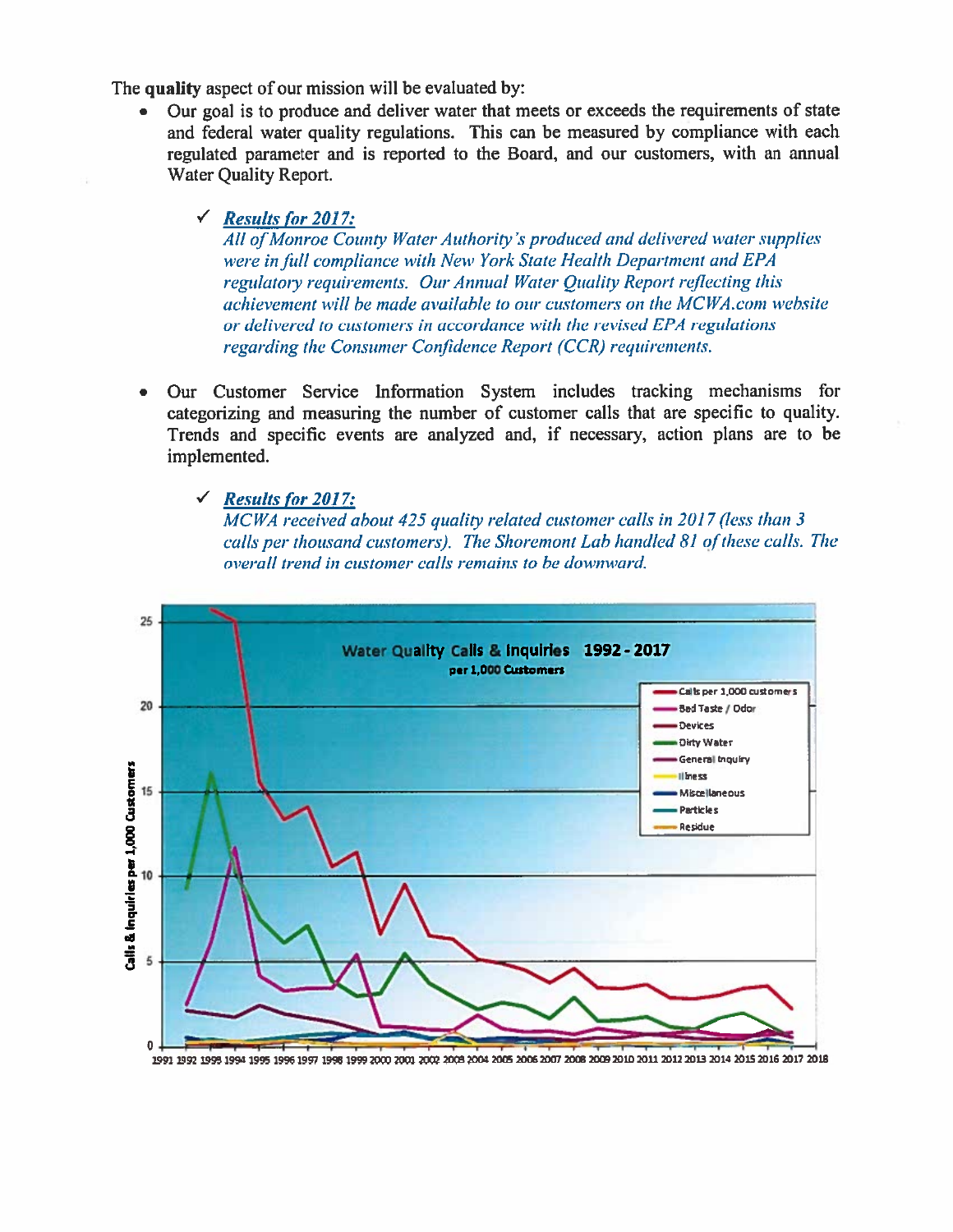The affordable component of our mission will be judged in relation to:

- Our goal is to achieve a better than average cost of service for a typical residential customer as benchmarked against our peer group of New York State water purveyors.
	- $\checkmark$  Results for 2017: The analyses of the rates charged for a typical residential customer for our peer group is shown below. MCWA rates in the lower quartile, significantly better than the 2017 goal.

| <b>Water Utility</b>                   | <b>Annual</b><br><b>Fixed</b><br><b>Charge</b> | <b>Annual</b><br><b>Consumption-</b><br><b>Based Charge</b> | <b>Annual</b><br><b>Minimum</b><br><b>Charge</b> | <b>Annual</b><br><b>Total</b><br>Charge |
|----------------------------------------|------------------------------------------------|-------------------------------------------------------------|--------------------------------------------------|-----------------------------------------|
| <b>Suffolk County Water Authority</b>  | 94                                             | 151                                                         | 94                                               | \$<br>244                               |
| <b>Albany Water Board</b>              | 0                                              | 286                                                         | 105                                              | \$<br>286                               |
| <b>City of Syracuse</b>                | $\mathbf 0$                                    | 318                                                         | 154                                              | \$<br>318                               |
| <b>Monroe County Water Authority</b>   | 77                                             | 250                                                         | 77                                               | \$<br>326                               |
| <b>City of Watertown</b>               | $\overline{0}$                                 | 342                                                         | 140                                              | \$<br>342                               |
| <b>Erie County Water Authority</b>     | 79                                             | 258                                                         | 195                                              | \$<br>337                               |
| <b>Western Nassau Water Authority</b>  | $\mathbf 0$                                    | 365                                                         | 182                                              | \$<br>365                               |
| <b>Onondaga County Water Authority</b> | 120                                            | 243                                                         | 120                                              | \$<br>363                               |
| Niagara Falls Water Board              | 15                                             | 358                                                         | 189                                              | \$<br>373                               |
| <b>City of Rochester</b>               | 96                                             | 290                                                         | 96                                               | \$<br>385                               |
| <b>Buffalo Water Board</b>             | 140                                            | 244                                                         | 140                                              | \$<br>384                               |
| Yonkers                                | 0                                              | 405                                                         | 190                                              | \$<br>405                               |
| <b>New York</b>                        | $\mathbf 0$                                    | 407                                                         | 179                                              | \$<br>407                               |
| <b>City of Binghamton</b>              | 64                                             | 353                                                         | 201                                              | \$<br>417                               |
| <b>City of Poughkeepsie</b>            | 3                                              | 460                                                         | 123                                              | \$<br>463                               |
| <b>Elmira Water Board</b>              | $\overline{0}$                                 | 477                                                         | 161                                              | \$<br>477                               |
| <b>Mohawk Valley Water Authority</b>   | 126                                            | 375                                                         | 263                                              | \$<br>501                               |
|                                        | 48                                             | 328                                                         | 153                                              | \$<br>376                               |

- The ratings on our bonds affect the cost of capital to our customers and it also provides an outside perspective and analysis of the overall financial health of the Water Authority. Our goal is to maintain a double A rating or better from the rating agencies.
	- $\checkmark$  Results for 2017: Our Moody's and Standard & Poor's ratings are listed below. These were reviewed and assigned by both agencies in December 2017 with the issuance of the Water System Revenue Refunding Bonds Series 2017.
		- Standard and Poor's: AA+  $\overline{\phantom{a}}$
		- Moody's: Aa2 ٠